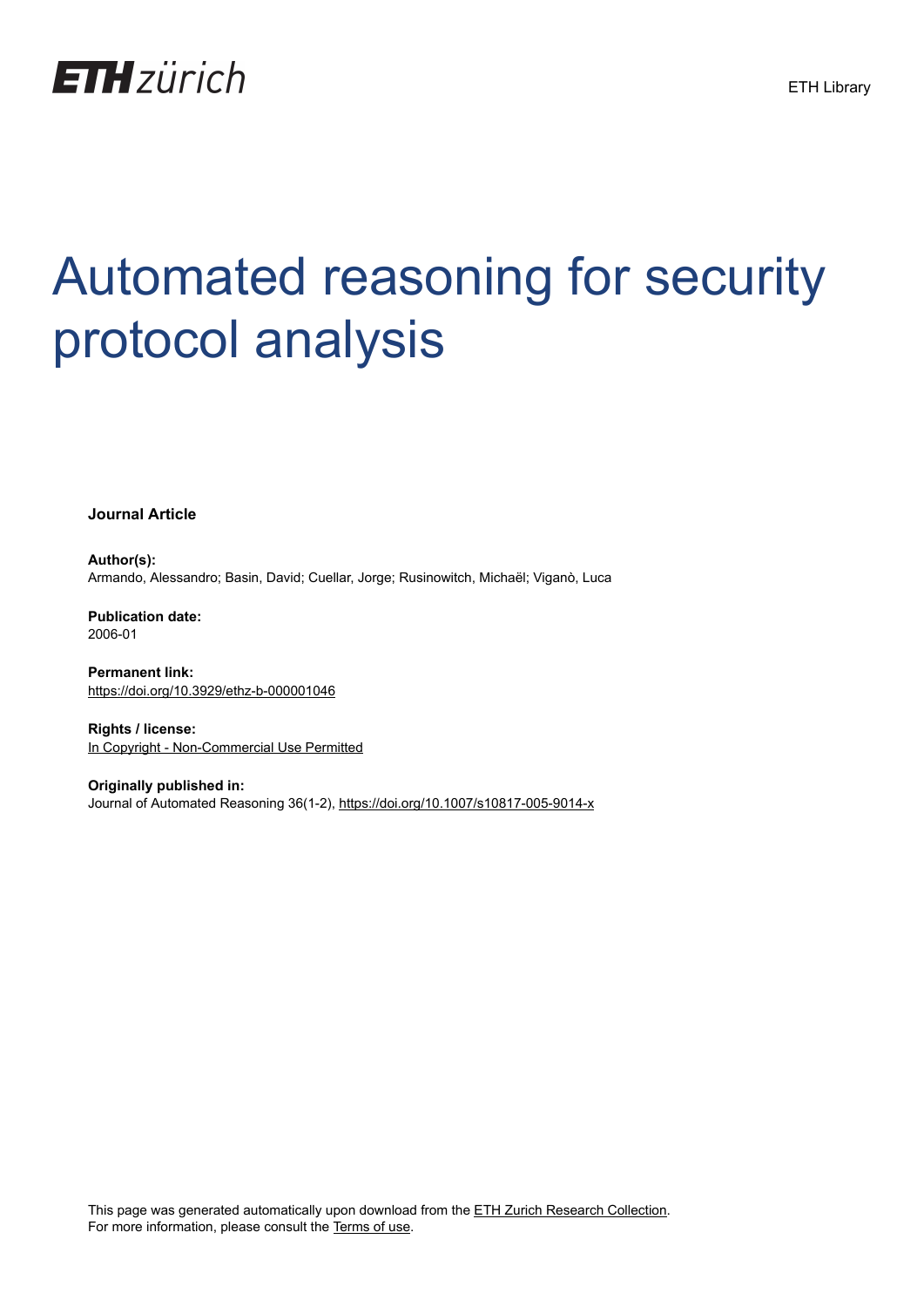## Automated Reasoning for Security Protocol Analysis

Experience over the past 20 years has shown that, even assuming perfect cryptography, the design of security protocols (or cryptographic protocols, as they are sometimes called) is highly error-prone and that conventional validation techniques based on informal arguments or testing are not up to the task. It is now widely recognized that only formal analysis can provide the level of assurance required by both the developers and the users of the protocols.

Work in this direction initially started in the security community, but recently there has been a tremendous progress thanks to contributions from different automated reasoning communities, such as automated deduction, model checking, and artificial intelligence. Moreover, there has been another wave of progress in foundations for analyzing protocols and their properties by applying nonclassical logics, such as epistemic and belief logics. A large number of formal methods and tools have thus been developed that have been quite successful in analyzing many protocols, that is, in proving the correctness of the protocols or in identifying attacks on them. Thus, this progress can be seen as one of the recent success stories of the automated reasoning community.

In July 2004, the first workshop on Automated Reasoning for Security Protocol Analysis (ARSPA '04) took place as a satellite event of the 2nd International Joint Conference on Automated Reasoning (IJCAR '04).

This special issue is based on 21 submissions, following an open call for papers motivated by the success of the workshop. After refereeing, we selected five papers for publication. These papers offer a good overview of the current research on automated reasoning techniques and tools for the formal specification, analysis, and verification of security protocols.

The paper Verifying the SET Purchase Protocols, by Bella, Massacci, and Paulson, details the first verification results for the complete purchase protocols of SET (Secure Electronic Transaction, a suite of protocols proposed by a consortium of credit card companies and software corporations to secure ecommerce transactions). Using Isabelle and the inductive method, they show that the protocols' primary goal is indeed met. However, a lack of explicitness in the dual signature makes some agreement properties fail: it is impossible to prove that the cardholder meant to send his credit card details to the very payment gateway that receives them. Although the protocols' complexity and size makes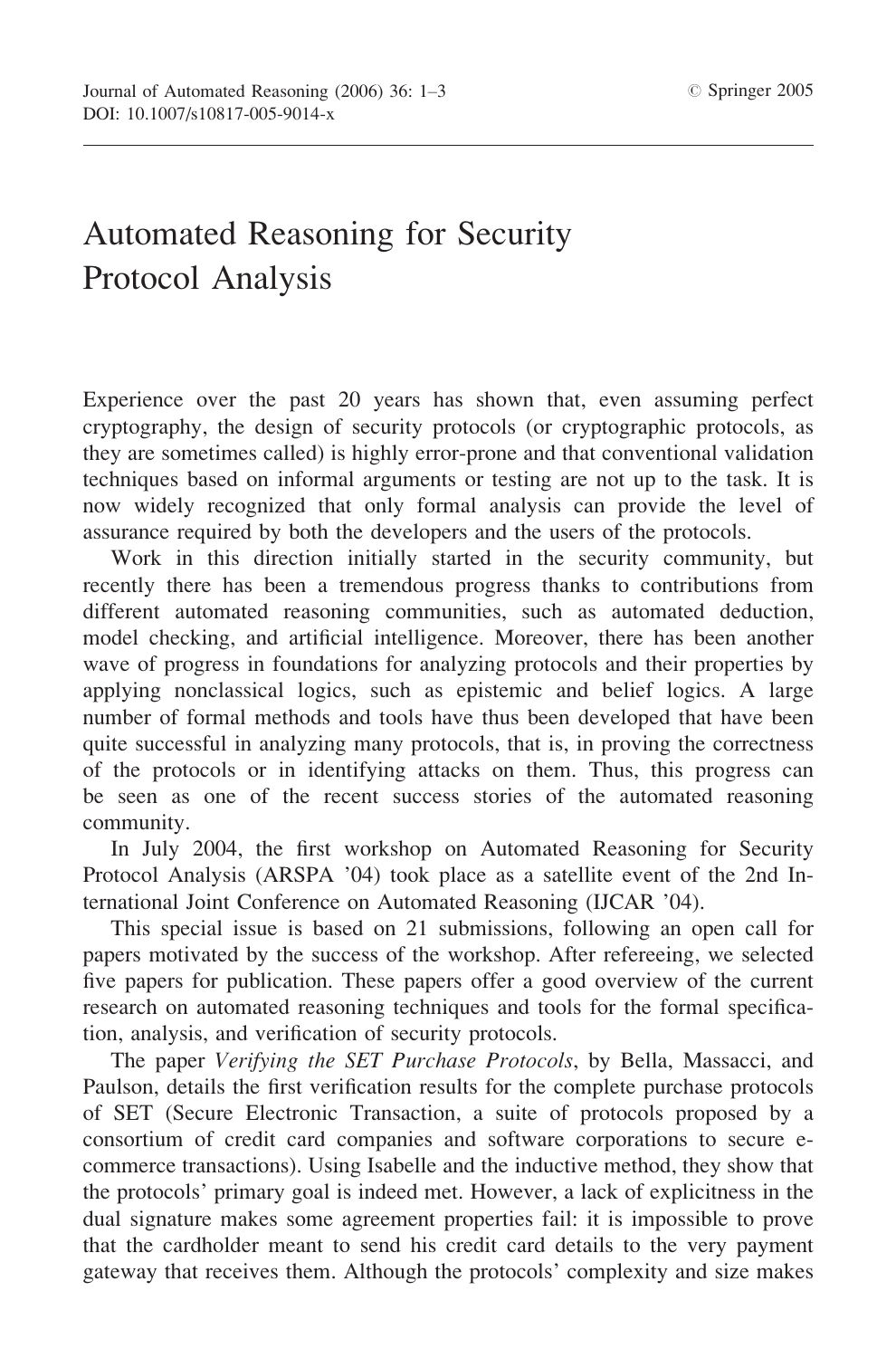verification difficult, compared with other protocols, the authors' effort has yielded significant insights.

In the paper Formal Analysis of MultiParty Contract Signing Chadha, Kremer, and Scedrov analyze the multiparty contract-signing protocols of Garay and MacKenzie (GM) and of Baum and Waidner (BW). They use a finite-state tool, MOCHA, that allows for the specification of protocol properties in a branching-time temporal logic with a game semantics. While their analysis does not reveal any errors in the BW protocol, in the GM protocol they discover serious problems with fairness for four signers and an oversight regarding abusefreeness for three signers. They thus propose a complete revision of the GM subprotocols in order to restore fairness.

In the paper Decision Procedures for the Security of Protocols with Probabilistic Encryption against Offline Dictionary Attacks, Delaune and Jacquemard consider the problem of automatic protocol verification when some data, such as poorly chosen passwords, can be guessed by dictionary attacks. They propose an inference system that extends a set of Dolev-Yao intruder deduction rules with the introduction of a probabilistic encryption operator and guessing abilities for the intruder. They show that the intruder deduction problem in this extended model is decidable in PTIME. This result yields an NP decision procedure for the protocol insecurity problem in the presence of a passive intruder, while the same problem is proved to be NP-complete in the active case.

In the paper Decidability Issues for Extended Ping-Pong Protocols, Hüttel and Srba use techniques from process algebra to investigate the class of pingpong protocols introduced by Dolev and Yao. They show that all nontrivial properties, including reachability and equivalence checking with respect to the entire van Glabbeek's spectrum, become undecidable for a very simple recursive extension of the protocol. The result holds even if a nondeterministic choice operator is not allowed, but reachability is shown to be decidable in polynomial time if only two parties are participating in the protocol. They also show that the calculus is capable of an implicit description of the active intruder, including full analysis and synthesis of messages in the sense of Amadio, Lugiez, and Vanackère. Further, they show that reachability analysis for a replicative protocol variant is decidable.

The starting point of the paper Attacking Group Protocols by Refuting Incorrect Inductive Conjectures, by Steel and Bundy, is the observation that automated tools for finding attacks on flawed security protocols often fail to deal adequately with group protocols. The reason is that the abstractions made to improve performance on fixed two- or three-party protocols either preclude the modeling of group protocols or permit modeling only in a fixed scenario, which can prevent attacks from being discovered. Their paper describes CORAL, a tool for finding counterexamples to incorrect inductive conjectures, which they have used to model protocols for both group key agreement and group key